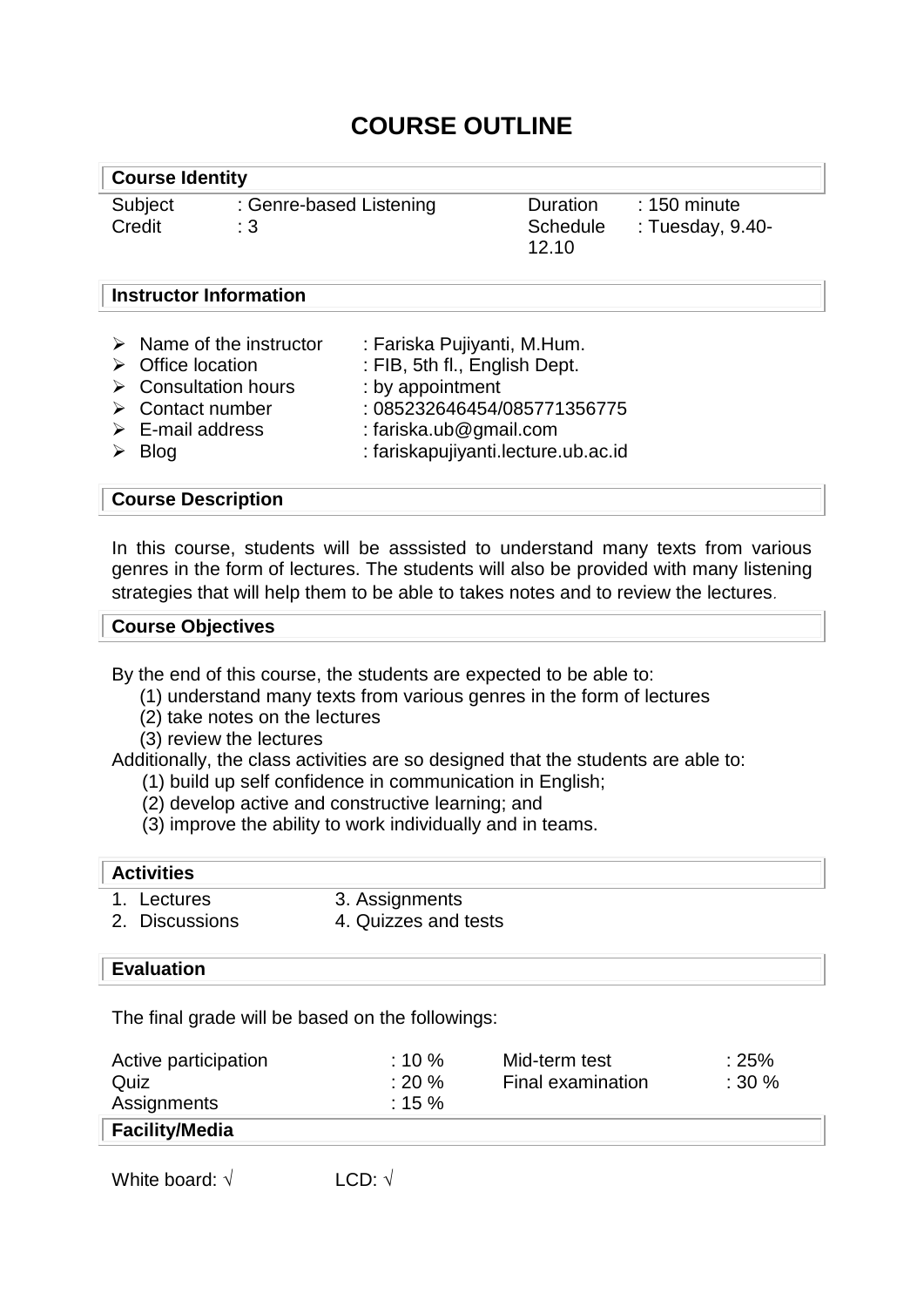Handouts:  $\sqrt{ }$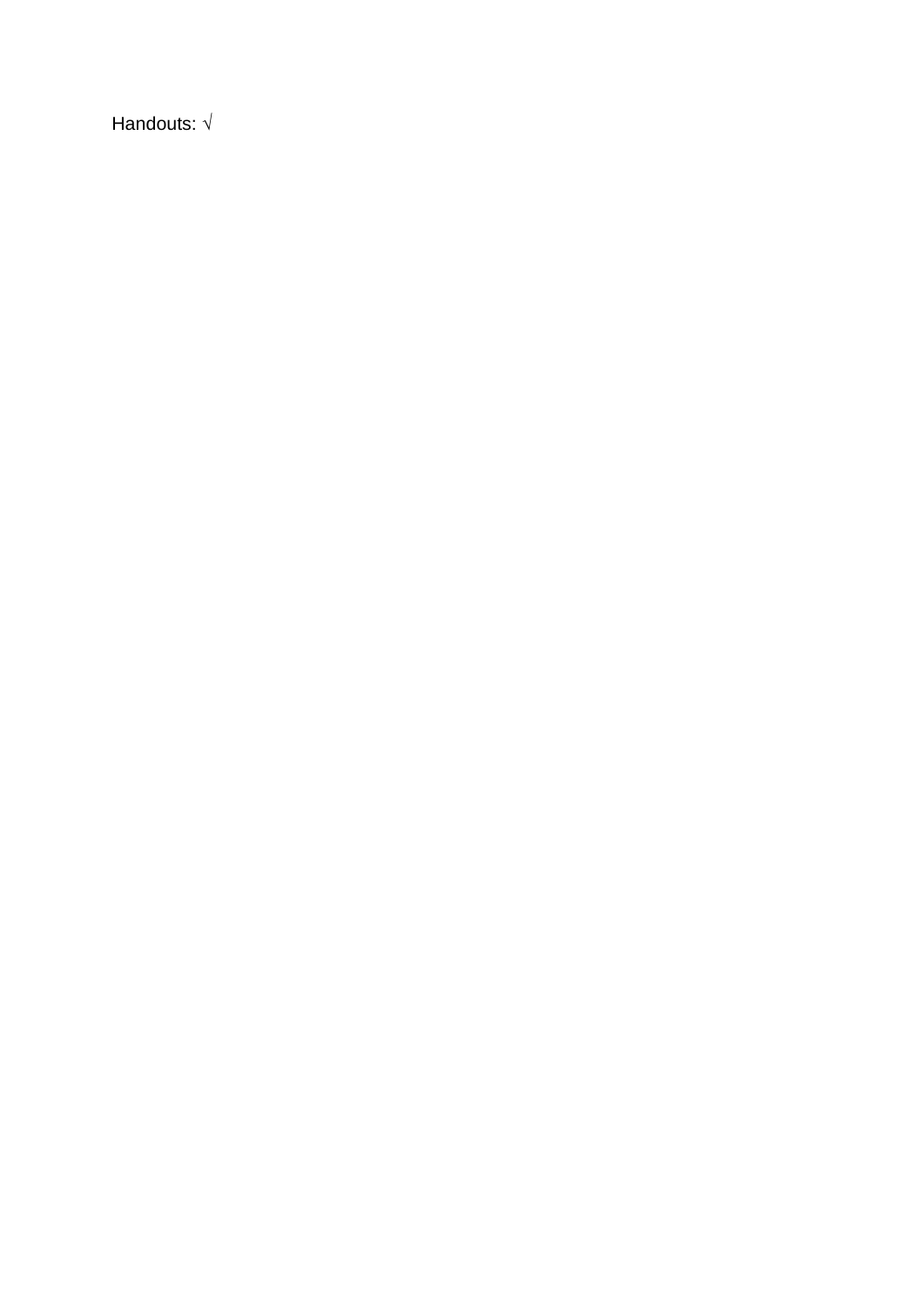# **References**

The selected materials compiled as a handout.

# **Course Schedule(meeting once a week)**

| <b>Meeting</b> | Competence                                                                                                                                                                     | <b>Topic</b>                                            | <b>Materials</b>     | <b>Activities/Methods</b> |
|----------------|--------------------------------------------------------------------------------------------------------------------------------------------------------------------------------|---------------------------------------------------------|----------------------|---------------------------|
| 1.             | Students understand the codes<br>of conducts of the class, the<br>description of the course<br>included its objectives and<br>requirements.                                    | Introduction<br>to the<br>Course                        | Course<br>outline    | Lecture                   |
| 2.             | Students are able to:<br>understand some economy<br>terms and the main idea of the<br>lecture and the signal<br>languages that help them to<br>take notes on the lectures      | Global<br>Economy                                       | Handout<br>Chapter 1 | Lecture and Discussion    |
| 3.             | Students are able to:<br>understand some terms in<br>marketing and the main idea<br>of the lecture and the signal<br>languages that help them to<br>take notes on the lectures | Marketing-<br>New Trends<br>in<br>Marketing<br>Research | Handout<br>Chapter 2 | Lecture and Discussion    |
| 4.             | Students are able to:<br>understand some literary<br>terms and the main idea of the<br>lecture and the signal<br>languages that help them to<br>take notes on the lectures     | Literature-<br>Surviving<br>Poetry                      | Handout<br>Chapter 3 | Lecture and Discussion    |
| 5.             | Students are able to:<br>understand some literary<br>terms and the main idea of the<br>lecture and the signal<br>languages that help them to<br>take notes on the lectures     | Literature-<br>American<br>Heroes                       | Handout<br>Chapter 4 | Lecture and Discussion    |
| 6.             | Students are able to:<br>understand some terms in<br>ecology and the main idea of<br>the lecture and the signal<br>languages that help them to<br>take notes on the lectures   | Ecology-<br>Designer of<br>the Modern<br>Zoo            | Handout<br>Chapter 5 | Lecture and Discussion    |
| 7.             | Students are able to:<br>understand some terms in<br>ecology and the main idea of<br>the lecture and the signal<br>languages that help them to<br>take notes on the lectures   | Ecology-<br>Green<br>Movement                           | Handout<br>Chapter 6 | Lecture and Discussion    |